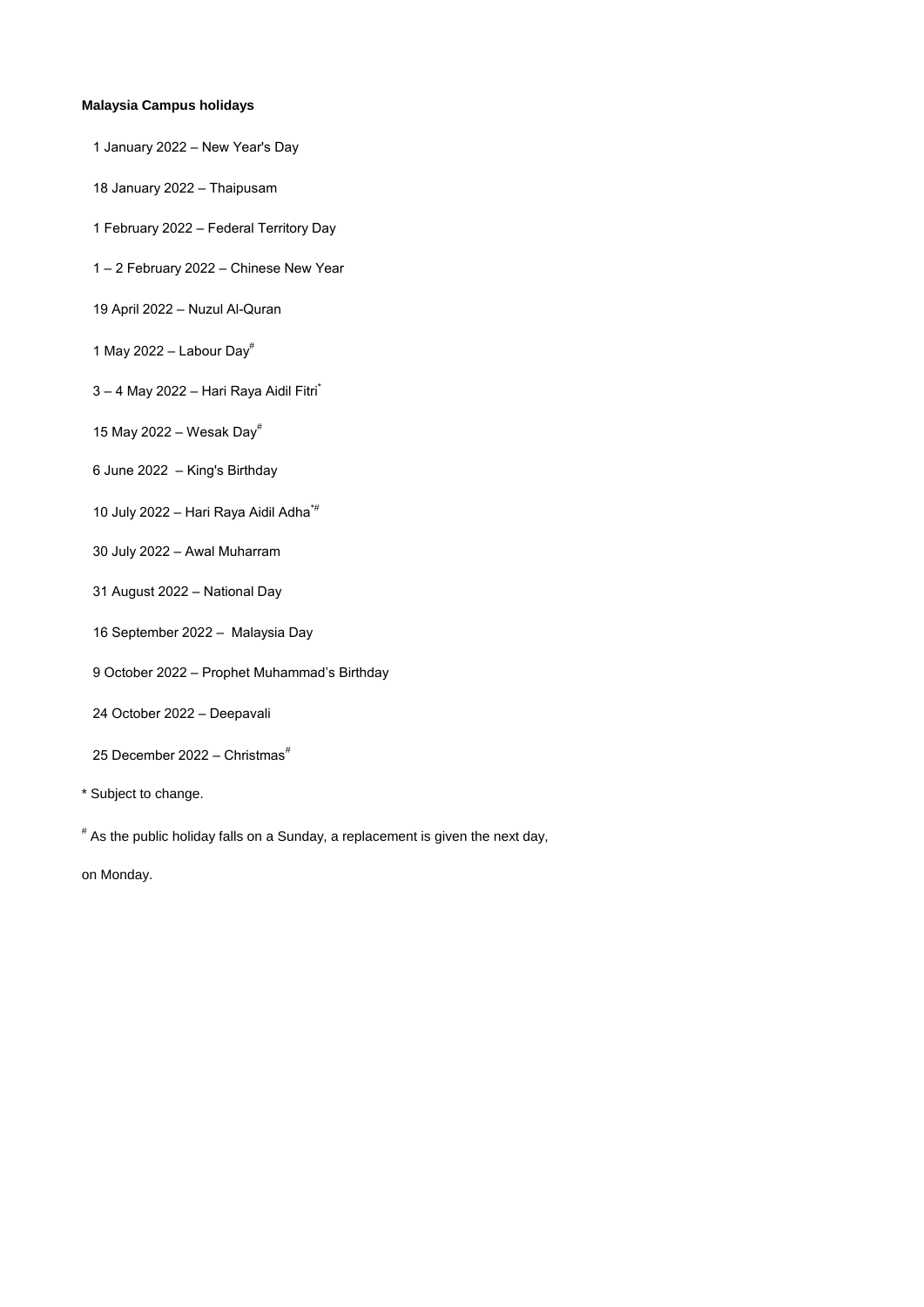- 1 January 2023 New Year's Day<sup>#</sup>
- 22 23 January 2023 Chinese New Year $#$
- 1 February 2023 Federal Territory Day
- 4 February 2023 Thaipusam<sup>\*</sup>
- 8 April 2023 Nuzul Al-Quran<sup>\*</sup>
- 22 23 April 2023 Hari Raya Aidil Fitri\*#
- 1 May 2023 Labour Day
- 4 May 2023- Wesak Day<sup>\*</sup>
- 5 June 2023 King's Birthday<sup>\*</sup>
- 28 June 2023 Hari Raya Aidil Adha<sup>\*</sup>
- 19 July 2023 Awal Muharram<sup>\*</sup>
- 31 August 2023 National Day
- 16 September 2023 Malaysia Day
- 27 September 2023 Prophet Muhammad's Birthday<sup>\*</sup>
- 12 November 2023 Deepavali\*#
- 25 December 2023 Christmas
- \* Subject to change.

# As the public holiday falls on a Sunday, a replacement is given the next day,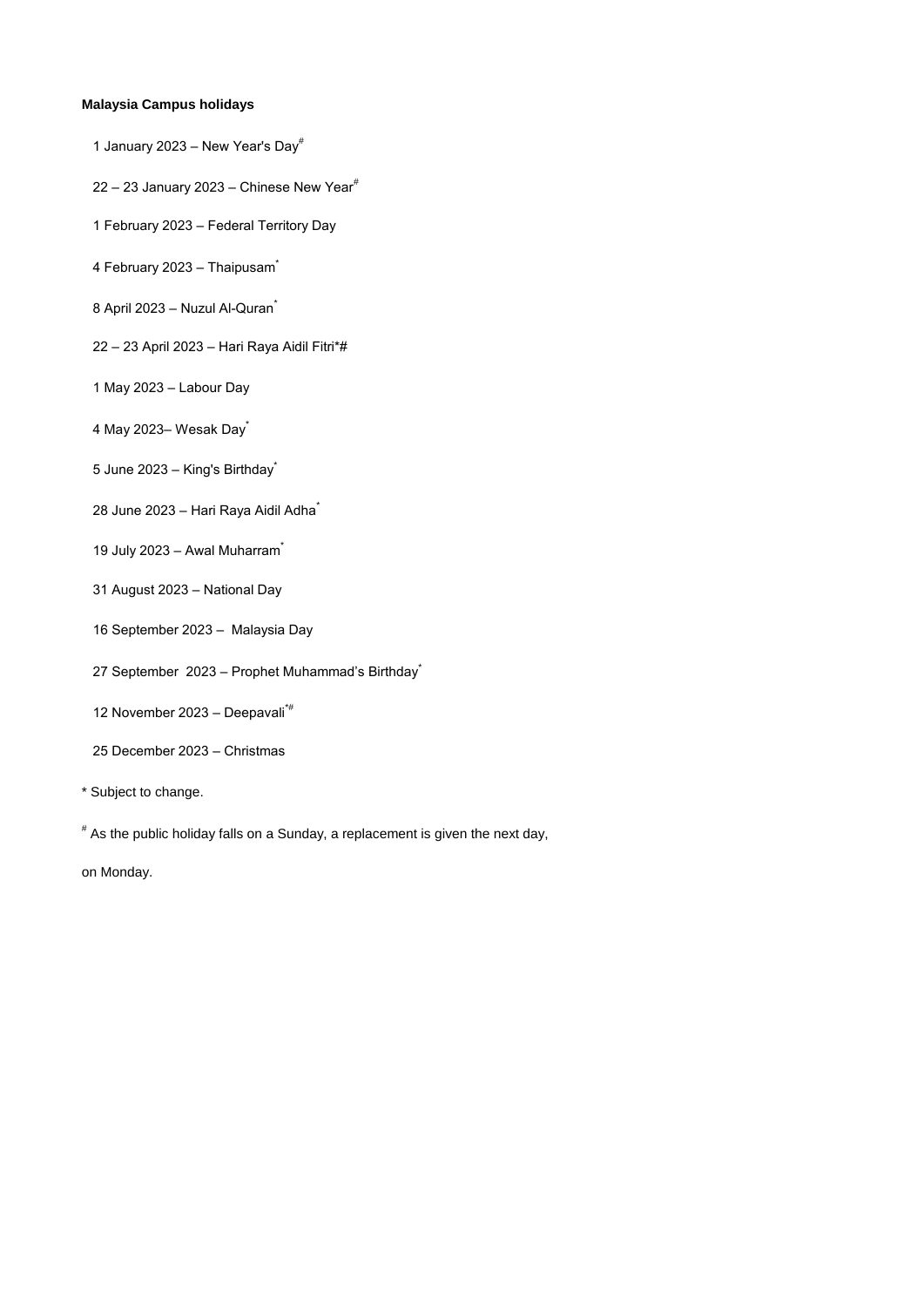- 1 January 2024 New Year's Day
- 25 January 2024 Thaipusam<sup>\*</sup>
- 1 February 2024 Federal Territory Day
- 10 11 February 2024 Chinese New Year $^{\#}$
- 28 March 2024 Nuzul Al-Quran<sup>\*</sup>
- 10 11 April 2024 Hari Raya Aidil Fitri\*
- 1 May 2024 Labour Day
- 22 May 2024 Wesak Day
- 3 June 2024 King's Birthday<sup>\*</sup>
- 17 June 2024 Hari Raya Aidil Adha<sup>\*</sup>
- 7 July 2024 Awal Muharram $*$ #
- 31 August 2024– National Day
- 15 September 2024 Prophet Muhammad's Birthday\*#
- 16 September 2024 Malaysia Day
- 31 October 2024 Deepavali<sup>\*</sup>
- 25 December 2024 Christmas
- \* Subject to change.

# As the public holiday falls on a Sunday, a replacement is given the next day,